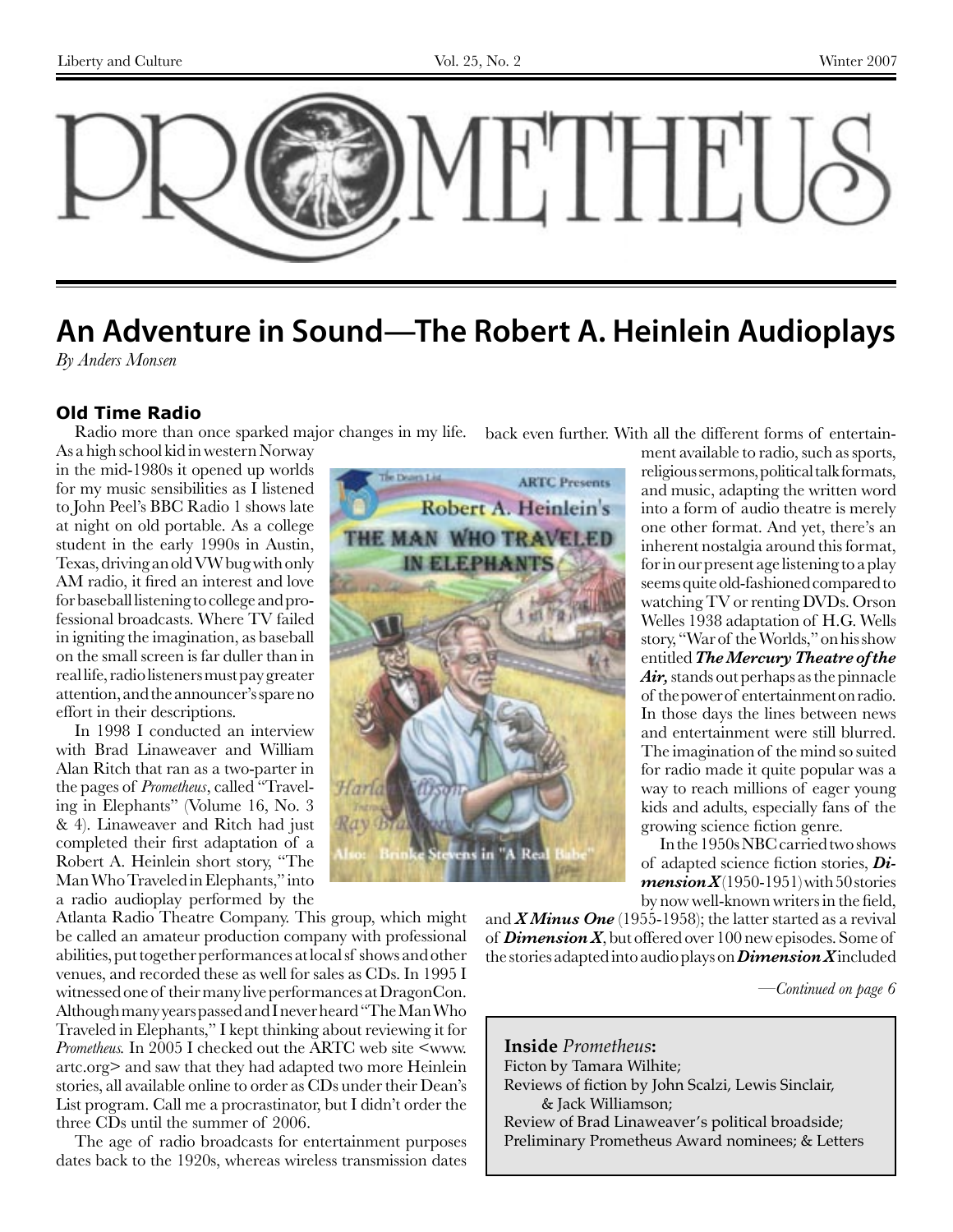

The newsletter of the Libertarian Futurist Society

> **Editor** Anders Monsen

#### **Contributors**

Chris Hibbert Victor Koman Tamara Wilhite

**Letters and Submissions**: Anders Monsen 501 Abiso Ave

San Antonio, TX 78209 editor@lfs.org

#### **Subscriptions & Advertisements**

Libertarian Futurist Society 650 Castro St. Suite 120-433 Mountain View, CA 94041 moulton@moulton.com

#### **LFS Online:**

http://www.lfs.org

| Basic Membership:                | \$25/yr. (\$30 int'l) |
|----------------------------------|-----------------------|
| Full Membership:                 | \$50/yr.              |
| Sponsors:                        | \$100/yr.             |
| Benefactors:                     | \$200/yr.             |
| Subscriptions:                   | \$20/yr. (\$25 int'l) |
| All memberships include one-year |                       |
| subscriptions to Prometheus.     |                       |

Classified ads: 50 cents/word, 10 percent off for multiple insertions. Display ad rates available. All checks payable to the Libertarian Futurist Society

*Prometheus* © 2007 the Libertarian Futurist Society. The LFS retains a nonexclusive license to republish accepted articles on its Web site; all other rights revert to the contributor. Letters and reviews are welcome. Bylined articles are strictly the opinion of the writer and do not necessarily reflect the opinion of the LFS members.

## **On re-reading the classics**

I first read Sinclair Lewis' novel, **It Can't Happen Here**, over twenty years ago. I found copy of the book, a hardcover British edition dated 1936, in a used book store in Bergen, Norway. I had recently acquired some of the early letters about the founding of the LFS, and seen the title listed in several recommended sections, so naturally I checked that section for any books by Lewis. Time and a host of other books since then had erased many of my memories of that novel, first published in America in 1935. Still, almost every year someone nominates **It Can't Happen Here** for the Hall of Fame award. Every year it falls short, and I remind myself that I need to re-read the book.

Recently a weird idea crept into my head. By strange synchronicity, "King Lear" and "Sinclair" sound very much alike. A long time fan of the poet John Keats, I remembered his poem, "On Sitting Down to Read King Lear Once Again," and the English Lit geek in me thought it might be neat to use this poem as jumping off point to riff on rereading Sinclair; thus perhaps the strangest review in life that appears elsewhere in this newsletter. I read **It Can't Happen Here** and a biography on Lewis, and found to my surprise that it's a damn good book, and he led quite an interesting life. Though no one can say he's a libertarian, he certainly is a contrarian, an ambitious writer who found himself a perpetual outsider then as well as now. He dedicated his 1927 novel **Elmer Gantry** to H. L. Mencken, and saw it banned in Boston as well as other cities. His more famous novel **Main Street** (1920) also was banned by overly sensitive towns. Lewis was a masterful satirist, who wrote about smalltown life and conformity. His novels are filled with idealists, rebels, non-conformists, many who ultimately fail to break free but instead fall back into the sludge of their bland communities.

Lewis recognized the threat of state control. Critics usually allude to **It Can't Happen Here** as showing the growth of right wing tyranny in America, yet this is because people see socialism as to the left and fascism as to the right on the political spectrum. Lewis once wrote that "[w]hen fascism arrives in America it will be wrapped in the flag and carrying a cross," and today this concept is firmly rooted in evangelical Republican Party conservatism. So in that sense, the corporate Rotarian fascism portrayed in the book certainly stems from the

right. But we can't forget that Buzz Windrip, the American Führer who rises to fame and power in the novel, defeats Franklin Delano Roosevelt in the Democrat *primary*. The key platforms in Windrip's campaign all are working class related, and he draws his support from the less fortunate (he also courts big business and a host of contradictory interests as well).

When re-reading **It Can't Happen Here**, I was shocked at how much I had forgotten. The quick rise of despotism seems a little unreal, but happens to this day in many other countries, with little room for resistance. Witness the despair in Robert Mugabe's Zimbabwe, the former breadbasket of Africa, where people are reduced to eating rats to survive, and government agents abroad justify this as quaint tribal delicacies. America in the 1930s, in the midst of a crushing depression, might have experienced the same fate. Our perceptions are clouded by what we see today, and we all probably think, like many of the respectable people in the novel as they were hauled away to concentration camps, or saw former friends summarily shot in the streets, that it still can't happen here.

What protagonist Doremus Jessup sees as "this comic tyranny" of Windrip's reign, becomes a series of tragedies, one after the other, as people lose life and hope while the party members willingly give up their humanity. It can't happen here? Really? Our own Imperial President assumes greater power with each legislative interpretation. In the guise of "security" we lose freedoms almost daily, and in many cases remain blissfully unaware. So far there are no concentration camps, but instead countless lists and databases, each secret and classified. And yet people justify and support their very existence, as supposedly critical tools in the never-ending "War on Terror." There's a thin line indeed between being on a list so prone to error that toddlers and Senators are denied the ability to board airplanes, and ending up behind bars for crimes unstated, with no recourse of *habeas corpus*.

So, if you want a terrifying work of fiction, read Sinclair Lewis' **It Can't Happen Here**. This is a novel that highly deserved the Hall of Fame award, which long has been overdue recognition from a group that promotes the way liberty is discussed in fiction. I only hope that next time twenty years does not pass before I re-read this book.

*—Anders Monsen*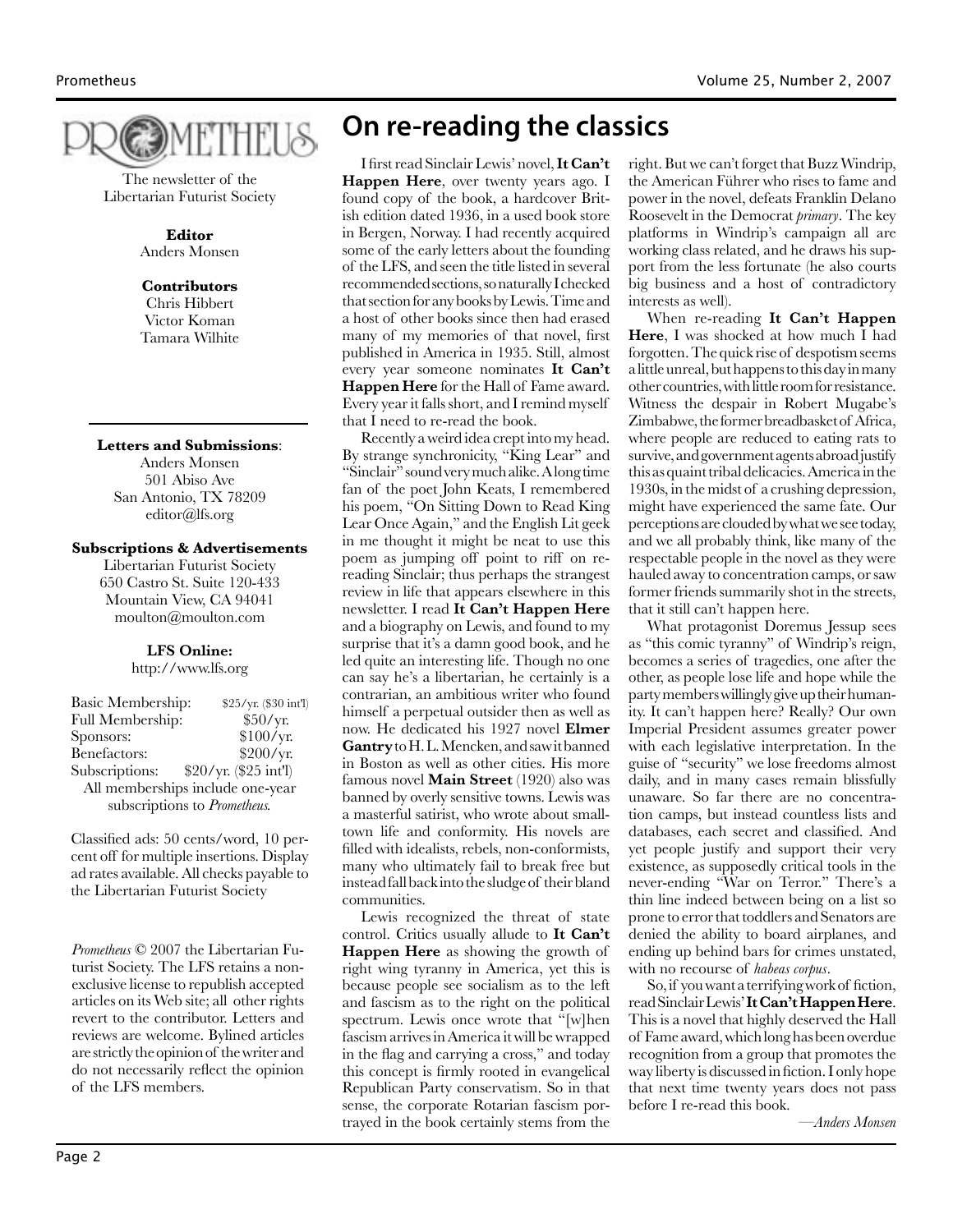# **REVIEWS BOOK**

#### **The Ghost Brigades**

By John Scalzi (Tor Books, 2006) ISBN: 0765315025, \$23.95 *Reviewed by Chris Hibbert*

John Scalzi's **The Ghost Brigades** is likely to be a strong candidate for this year's Prometheus Award. It may be the best I've read so far. (Since the competition includes Vinge, a past winner, and Stross, a past nominee, that's an achievement.)

Humankind is one of many species competing for living space around the galaxy. There's a little cooperation, and a lot of war. Our government is keeping most of the population in the dark about who our friends and enemies are, and how we're fighting them. Our best weapon is an army of vat-grown, genetically enhanced soldiers who are effectively brainwashed slave labor.

The conflict arises when Charles Boutin, the genius scientist who has helped develop the technologies, becomes convinced that the government was careless about protecting his wife and daughter, and in his grief, lends his assistance to some of humanity's enemies. In order to help track him down, his memory backup is loaded into the mind of Jared Dirac, a custom-designed soldier. Since the mind transplant doesn't take at first, Dirac develops his own personality, with idiosyncratic quirks and abilities. This isn't on the program for the enhanced soldiers, which results in a lot of trouble.

Many of the tropes of near-future technological enhancements are on display here: mind melding soldiers, nano-suits that protect the wearer from minor injury, instant access to information. Scalzi does a decent job of merging them into a plausible society: Dirac is as likely to use his tools and skills while joking around with his buddies as he does in battle.

The deeper issues include Dirac and the other soldier's ability to make choices and control their own fate, the moral issues surrounding combatants and bystanders in war, and the morality of allowing population pressures to force the choice of going to war. Scalzi lets Dirac and his fellow soldiers explore the issues without forcing particular answers on them or us.

I liked the answers Dirac came up with better than those Ken Chinran came up with in Michael Williamson's **The Weapon**. Chinran was a nearly omnipotent military force on his own. He accepted his assignments without question, carried them out as best he could and worried about ethics after the fighting was done. Chinran sometimes made morally doubtful tactical choices in the heat of battle that undermined his strategic objectives, and ended up several time regretting his choices. But he never learned to make better choices in battle.

Dirac considers the possibilities as he proceeds, and limits his tactical choices to behaviors he has already decided are

morally acceptable acts of war. In one incident, Dirac and his squad are tasked with abducting the immature heir to the throne of one of humanity's enemies, the Eneshan. The squad recognizes that the morality is questionable. Some members, while willing to participate in the raid, ask to be left out of the dirty work, so the squad leader asks for volunteers. Dirac recognizes it as dirty, but accepts the necessity in a time of war. The important point for the story is that Dirac and his companions are making moral choices, even though they weren't given any choice about being soldiers.

Dirac continues to make moral choices right through the end.

#### **The Humanoids**

By Jack Williamson *Reviewed by Anders Monsen*

The title of Jack Williamson's first published story, 1928's "The Metal Man," eerily foreshadowed his most famous works of fiction. Williamson, a science fiction grandmaster and author of over 50 novels (and who died in late 2006 at age 98), wrote three pieces that dealt with 'gentle' robots so attentive to the needs and safety of humanity that they stifled freedom and suppressed joy out of pure concern. "With Folded Hands" (1947), perhaps Williamson's most famous story, appeared in *Astounding Stories*. This novella expressed almost perfectly the story, how the humanoids were created, how they insidiously and inevitably inserted themselves into the lives of they supposed human masters (resistance here was indeed futile), and how some individuals attempted to oppose the machines. At the urging of editor John Campbell, Williamson adapted his story into a novel 1949, **The Humanoids**, changing a few components and extending the details of the humanoid origin. He also added, at the urging of Campbell, the pseudo-science of ESP as the key method for humanity to oppose the unstop-

*—Continued on page 8*

## **Moving?**

Please send any changes in your mailing address to: David Tuchman 1364 Mapleton Ave Suffield, CT 06078 Email: dtuchman@gmail.com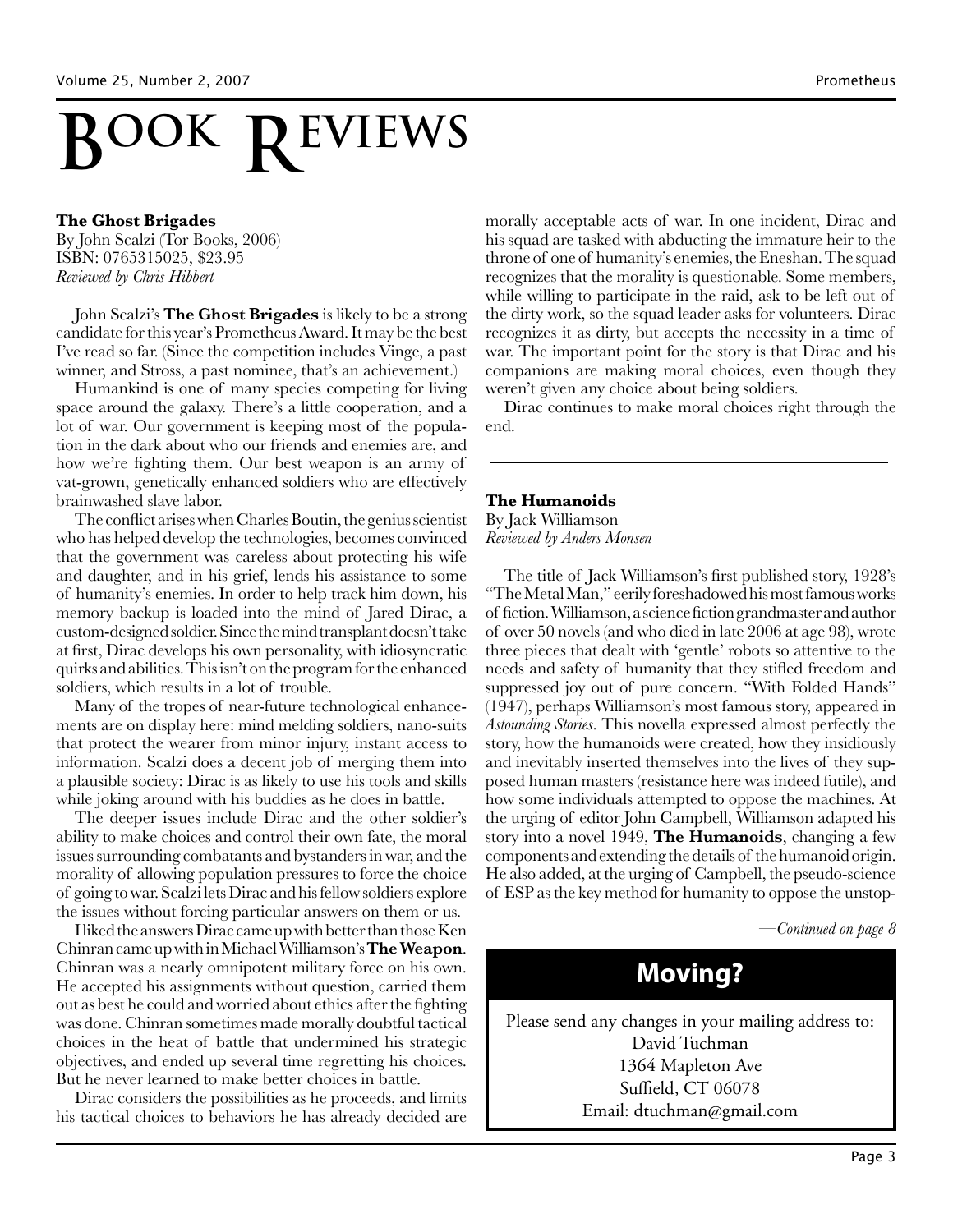# **America 2049**

*By Tamara Wilhite*

I spent all day in line with my only daughter to get permission to have a baby. A season elder desperate to be a grandmother who pleads the justification for permission to have a baby is often a strong factor in those decisions, although officially emotion is never supposed to be a factor in such a serious matter.

Then came the pager message. Dad was sick. Again. That was a problem. A federal message came through to after his health notice reached me; his government account was running out of money. This was now officially a disaster.

Ever since the baby boomers retired, the government had taken over all of that financial mess. The government accounts were meant to solve all the problems. All his property and money were sold and transferred to the account, so he couldn't be taken advantage of by any schemer; it also meant he couldn't transfer assets down the family line to avoid paying for his own care. The government took two thirds up front to ensure that taxes were paid. After all, we have to make sure the system is funded up front. Then Dad went to the state funded nursing home. He was there right now.

I left my daughter to the bureaucrats. At 25, she was of legal age—barely. And now old enough to have a baby with federal approval. And she was young enough that if she went through the rejections for a few years, she'd still be young enough to have one without paying for fertility treatment. It was her first time to try, and I wanted to be there. I couldn't stand to leave. We'd actually gotten up to the front of the line!

I let her start all the paperwork. If she did it wrong, we'd have to wait a year before reapplying. She was theoretically old enough to do this on her own, but I was still protective. Boomers had wanted to raise the age of legal maturity to 30, but too many people voted against it. If you could be taxed when you started working in school at age 12, you should be able to vote at least a decade and a half after that. The clerk asked if I was abandoning my minor. I let my daughter pull out her ID cards. Once proven to be theoretically able to fill out the electronic forms by interview, I left. I had to take care of the older generation.

The tram was delayed. Again. If I'd had my own vehicle like I had been my daughter's age, I could have routed around the protesters. They thought public transportation used up too much power and despoiled the natural beauty of the city. They were the "not one more" crowd who thought we should all go extinct, but they couldn't do it gracefully or leave the rest of us out of it. I hated those people. If I admitted hating

anyone, I would have been rounded up and dumped in the psych ward.

The compromise with the environmentalists had created the birth right system. The government said we citizens and noncitizens alike were allowed to number 325 million people. Each person alive at the time had permission to replicate themselves. If you were too rich or too incorrect, you got one and the other went to the state to redistribute more fairly. If you were middle class and middle of the road, you got two birthrights. If you were immigrant or poor, you were usually allowed three, so we could ensure a future supply of labor or a continuation of the breeder culture. Nuts of politically incorrect varieties got sterilized and saw their birthrights

> reassigned. I couldn't risk that classification hitting my family. Not now. Not when we were so close to adding a new member.

We finally got underway. The pager went off again and again. I tried to put it in vibrate mode as angry strangers made various gestures, but the federal messages overrode that option because of their urgency. I couldn't pay unless I was in person to prove I authorized the payment. I couldn't get there until I got there, and the transport wasn't going any faster. But the messages kept coming at an increasingly urgent pace. Louder and louder,

too, over-riding the sound settings on my pager, as if I were the type to try to sleep through a bureaucracy ready to pull the plug. People were looking at me funny. I jumped off a station early and ran. I made it

past the correct station before the train, though I had to jump over de-haired anti-hair/anti-fur activists to do it.

The building was the same white on white every other building was to reflect back sunlight; to reduce global warming, we were told, just as population control was meant to do. My sunglasses flickered against the glare. The nursing homes always seemed to have more reflective pigment; it made the building glow by day and night. Heavenly, if one was allowed to believe such things.

The guard let me in. Dementia and demented patients couldn't leave. Potential disturbances couldn't enter. Upset people were normally turned away, but he made an exception from the very audible pager tone – he knew what was going on. The financing crisis over-rode all other restrictions.

I was running to the administrative desk when the pager wailed out in a high pitched banshee tone. Everyone within earshot turned to stare at me. We all knew what it meant. Funds at zero. I panicked and tried to get my own debit card

*FICTION*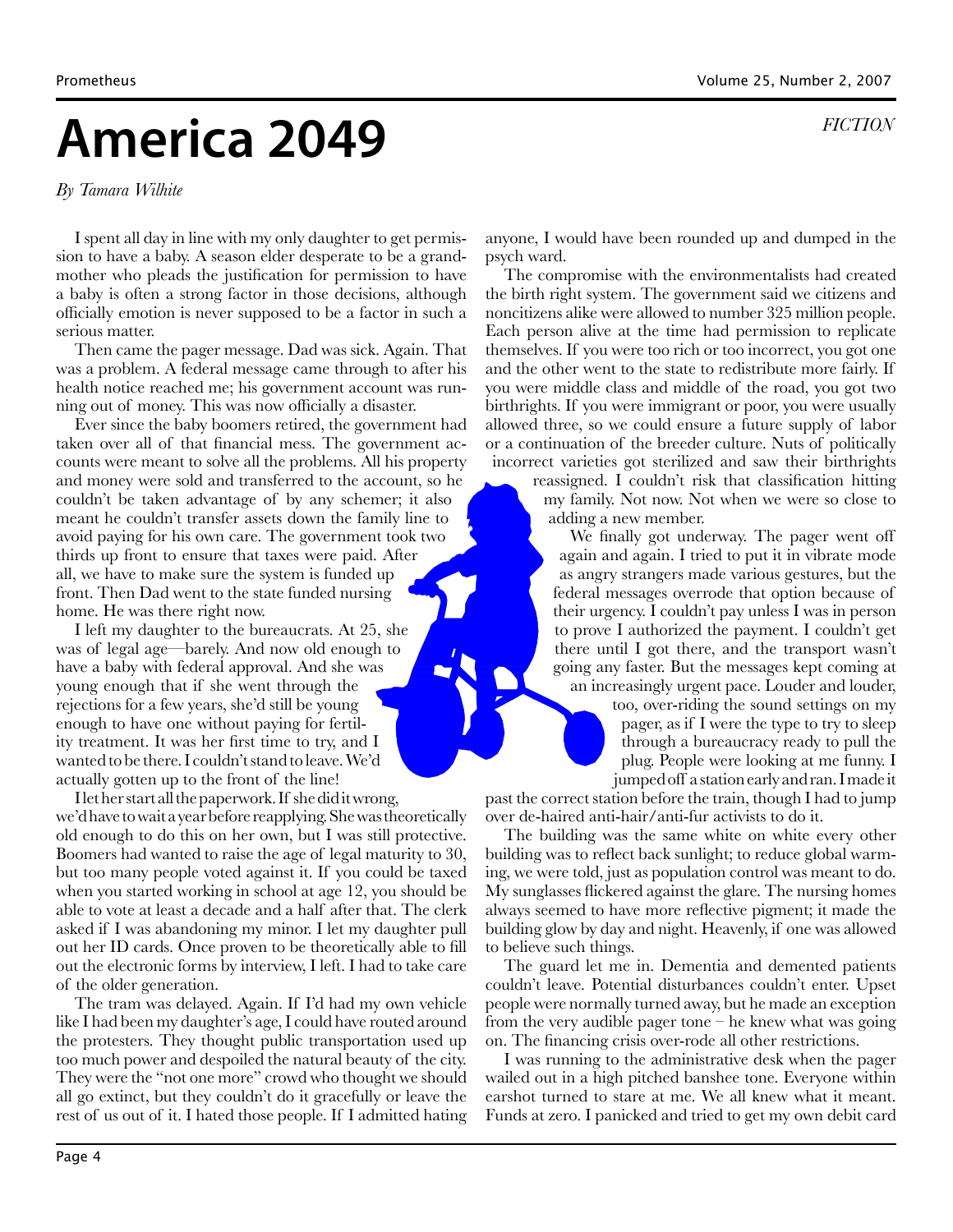#### *—Continued from previous page*

out. I'd pay for it out of my daughter's college fund, if I had to The transaction would take only a split second, if I could get the card out in time. The warning banshee scream meant they'd pulled the plug.

The State couldn't afford to provide care for those who could no longer contribute to the State; there were too many elderly and too few taxpayers. If the rate of return for the investment of medical care was worth it, the doctor was allowed to treat the patient. Sick kids, almost always. Sick adults, usually. Sick old people, never. Not unless it was paid for from the government managed account or from private money. No more money, no more treatment. No more treatment, no more life. No one was allowed to drain the coffers anymore; we couldn't afford it anymore. We left this world as little in our name as we had when we entered it: even on all accounts and equally empty-handed.

The card was in my hand and approaching the reader when the second banshee cry came. It was longer and lower pitched. Patient terminated. He was dead. The drugs would have been released into his system already. I hadn't been fast enough. The horror was starting to hit me. It hadn't even been an hour! The grace period was supposed to be longer than that!

"Don't worry, honey," the middle aged admin tried to console me, "they don't feel any pain."

"I want to see him."

"That's not possible."

"I came as soon as I could. I have to at least see him  $-$ "

"The Cleaners arrived when as his account started running low. He's already in route to the crematorium."

"Then I'll go there, then  $-$ "

"We can't risk anyone interfering with an orderly disposal of the dead."

"He's my father!"

"You'll get an official death certificate and probably a conciliatory note because of the circumstances. You did, after all, go to extraordinary attempts to pay. Most people only argue over the phone." She saw my expression and misjudged the reason, "Don't worry. It won't affect your credit rating. We don't let accounts go negative anymore."

"Your speech sounds rather practiced." I wanted to strike her, but the thought of my daughter's sterilization kept my hand still. Violence begets violence, and the violent didn't beget.

"This happens all the time," was her cool response. The woman had her hand visibly resting on a taser she lifted perceptibly into view at my lack of compliance. Government employees had the right to self defense and defense of government property of any degree of force they deemed necessary. Only government officials were allowed to have such weapons, and they were trained in how to use them. If I breathed wrong, I had a chance of ending up in the ER. I could pay for it, this time.

My pager went off again. I took several steps back to try to read it in a mockery of privacy. There was a dozen staff still staring at me. It might have been every ambulatory person in the building, aside from the hundreds of patients.

It was the official death notice. All legal ends were already tied up electronically. His data file was closed and being sent to a data-crunching bureaucrat. All his personal files would be deleted unless otherwise noted to be transferred. I would get confirmation messages of all the transactions on my private message account. I had nowhere to go but home. So I did.

My daughter came back that evening. Her father was working a second shift to make up for us not working that day. We were so odd to our neighbors, me still living with her father and her still living with us. She was overwhelmingly happy. I mechanically asked what happened; the shock of loss was still hitting home.

"They processed it and gave me immediate approval!"

I dared ask, "How many?"

"One birthright confirmed. Two confirmed birthrights if I find a man who hasn't already had one child." My father's death had probably been translated into immediate approval for the grandchild. It wasn't a conciliation prize. It was a replacement now on order.

"Who were you thinking of being the father?"

"Liu, maybe. Or Chandra. I haven't decided yet."

"Are either of them willing to commit?"

"Commit what? A birthright?"

"Maybe you should have two children by the same man." A traditional thought, I knew, but not unreasonable.

"If I marry both, I might get permission to have three!" She smiled broadly before disappearing into her room, amused at her witty jab back and my thrilled reaction. We both thought we won, if for different reasons. I heard her eagerly begin calling up people. Talking to her friends or the men in question or total strangers. Girls tended to act fast on those permissions, just in case the government pulled the plug on its permission in a later review. At the thought of plugs pulled too soon, my smile faded. Euphemisms again glazed over the reality of life and death to little technical terms … how long before someone decided to pull my plug for not being plugged in utterly and completely to the official reality?

### **Classifieds**

**The (Libertarian) Connection**, open-forum since 1968. Subscribers may insert four pages/issue free, unedited. **Factsheet Five** said, "Lively interchange of point, counterpoint and comments". Eight/year, \$20. Strauss, 10 Hill #22-LP, Newark NJ 07102.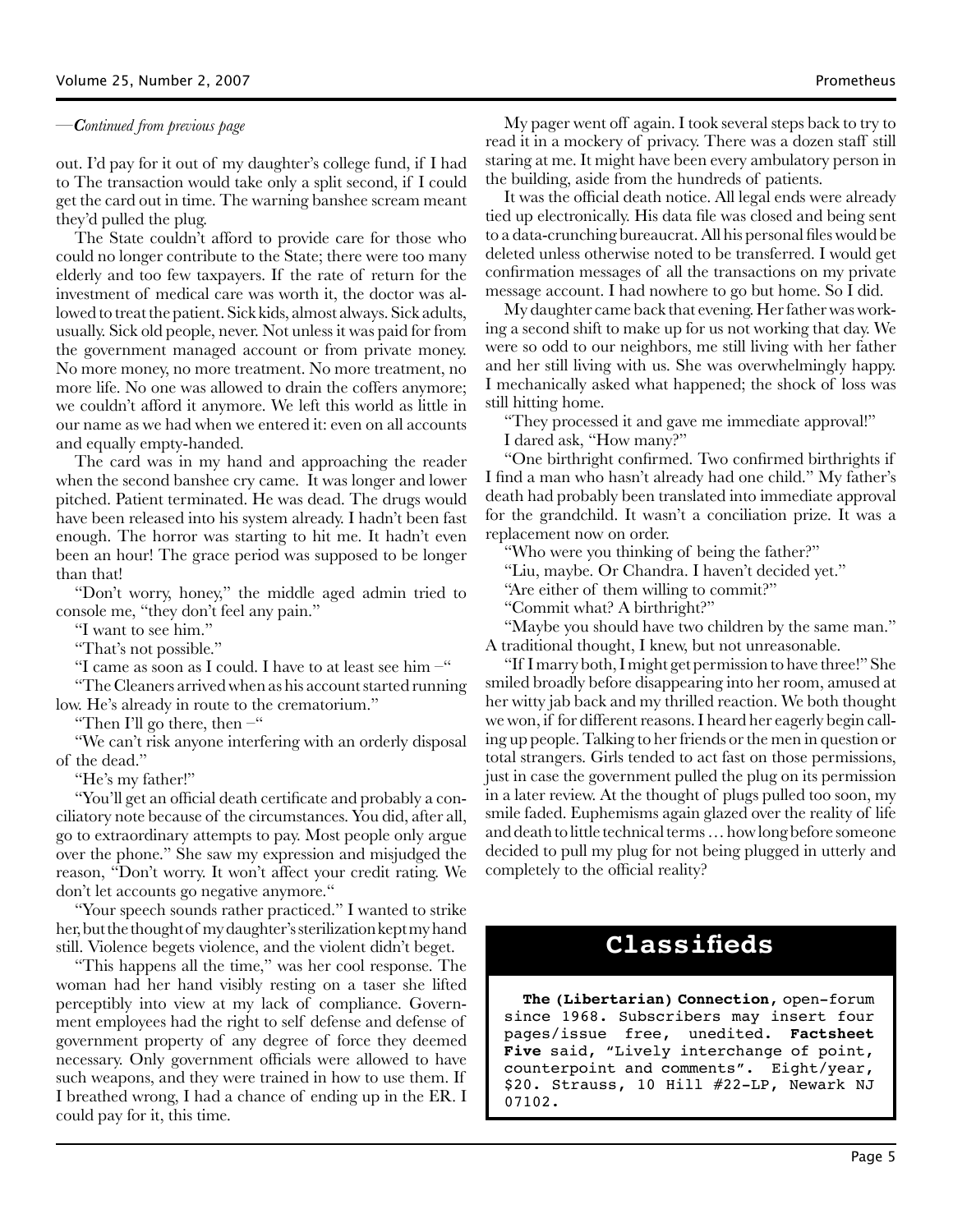#### *—Heinlein Audio plays, continued from page 1*

classics by Jack Williamson, Ray Bradbury, Jack Vance, and others (available as mp3 files at <http://www.archive.org/details/Dimension-X>). Four of the works were originally written by Robert A. Heinlein—"Requiem," "The Green Hills of Earth," "Universe," and "The Roads Must Roll." Radio

and pulp sf seemed like perfect partners because they both embrace and extend our sense of imagination and wonder, but aside from a brief revival in the early 1970s, and the occasional aficionados keeping the format alive, other formats now rule the air waves.

#### **Fully Soundscaped and Dramatized for Audio**

Each of the three Heinlein plays run around 30 minutes. The \$12 (plus shipping) CDs are packaged in a DVD style box, and whereas the cover of "The Man Who Traveled in Elephants" bears a full-color painting, the two other packages are more subdued and consistently designed. ( T w o

other stories are mentioned as part of the Dean's List—"Our Fair City" and "All You Zombies…" but are not listed on the ARTC web site.) Rounding out each of the CDs are one or two smaller plays, including Brad Linaweaver's ghost story, "A Perfect Babe."

Adapting the written word for audio goes far beyond merely reading the pages out load. Just as screenwriters do more than transcribe books into movies, anyone adapting a story must take into effect the order of events, characters and dialog, and even adding material. At the same time, care must be made to retain the original idea that formed the story. The final product is often quite different from the original source  $\mathbf{u}$  material in its presentation. When

you add ac- **the set of the state of the state and state and state and state and state and state and state and state and state and state and state and state and state and state and state and state and state and state and s** of their voice and tone, the effect can either distract or enhance the listening experience. Special effects come to play as well, contributed by Foley artists adept at the way sound influences the story. This is perhaps seen with greater effect in movies, but strip out everything except the dialog, and while often you end up with something quite boring, too much sound acts also as overkill. The movie *Cast Away* notoriously left out a musical score for much of the movie, emphasizing the isolation of the main character, while horror movies like *Saw* and *Psycho* are inextricably linked to score and audio effects.

The oldest story of the Heinlein trio, "So-

lution Unsatisfactory," appeared in *Astounding Science Fiction* in 1940, under the byline Anson MacDonald. Written before the American entry into World War II, before Pearl Harbor and Hiroshima, this story details the escalating search for weapons of mass destruction amidst the very real events of that same war. A dramatic introduction prefaces the production, which was adapted by Daniel Taylor. John DeFries, the story's narrator,

relates how he was shoved from an ordinary life into the council of rulers, and found that these rulers were ordinary men like himself, just as prone to error and confusion. As America remains outside the current war (fought primarily in the air between Great Britain and Nazi Germany), military leaders in the States are preparing for what they see as the inevitable entry into the war. To this end, Colonel Clyde Manning seeks out scientific solutions, and stumbles upon an awesome weapon with devastating consequences. DeFries works for Manning, and witnesses the discovery of radioactive dust, which in Heinlein's story replaces what our history went through with the atomic bomb. This dust, when spread by air can kill an entire

city in slow agonizing death. As the president and his council debates whether or not to use this dust, they are keenly aware of their now absolute power, and the corrupting effects of such power. Will the republic stand, or wither away into tyranny by the one who controls the dust? In the end, after several warnings and demonstrations, the president decides to employ the dust against Germany, and wipes out every living being in Berlin. Just as the destruction of Hiroshima and Nagasaki were justified on the grounds that countless lives were spared from a costly ground invasion, the president and Manning see this as an opportunity to end the war now, and Germany quickly capitulates. Yet the war is not over, for now the race is on for other nations to secure their dust. Manning see this as a greater threat than individual liberty and a constitution, and goes to great lengths to secure a monopoly of dust, as a sort of benevolent dictator. The result is indeed a solution unsatisfactory.

The audio play, on the other hand, is superbly done. The dramatic tone is sustained and heightened by snippets of radio newscasts, and all the characters perform their lines with seriousness and gravity. Considered in the light that the ARTC recording session for the play took place on September 12, 2001, that tone is all the more understandable. I remained riveted to my headphones.

Although Heinlein wrote "The Man Who Traveled in Elephants" in 1948, the story did not appear in print until 1957. Generally seen as a fantasy, the story falls outside Heinlein's normally rigorously crafted science fiction mechanics. The adaptation of this story features the inimitable and often histrionic voice of Harlan Ellison, and an introduction by none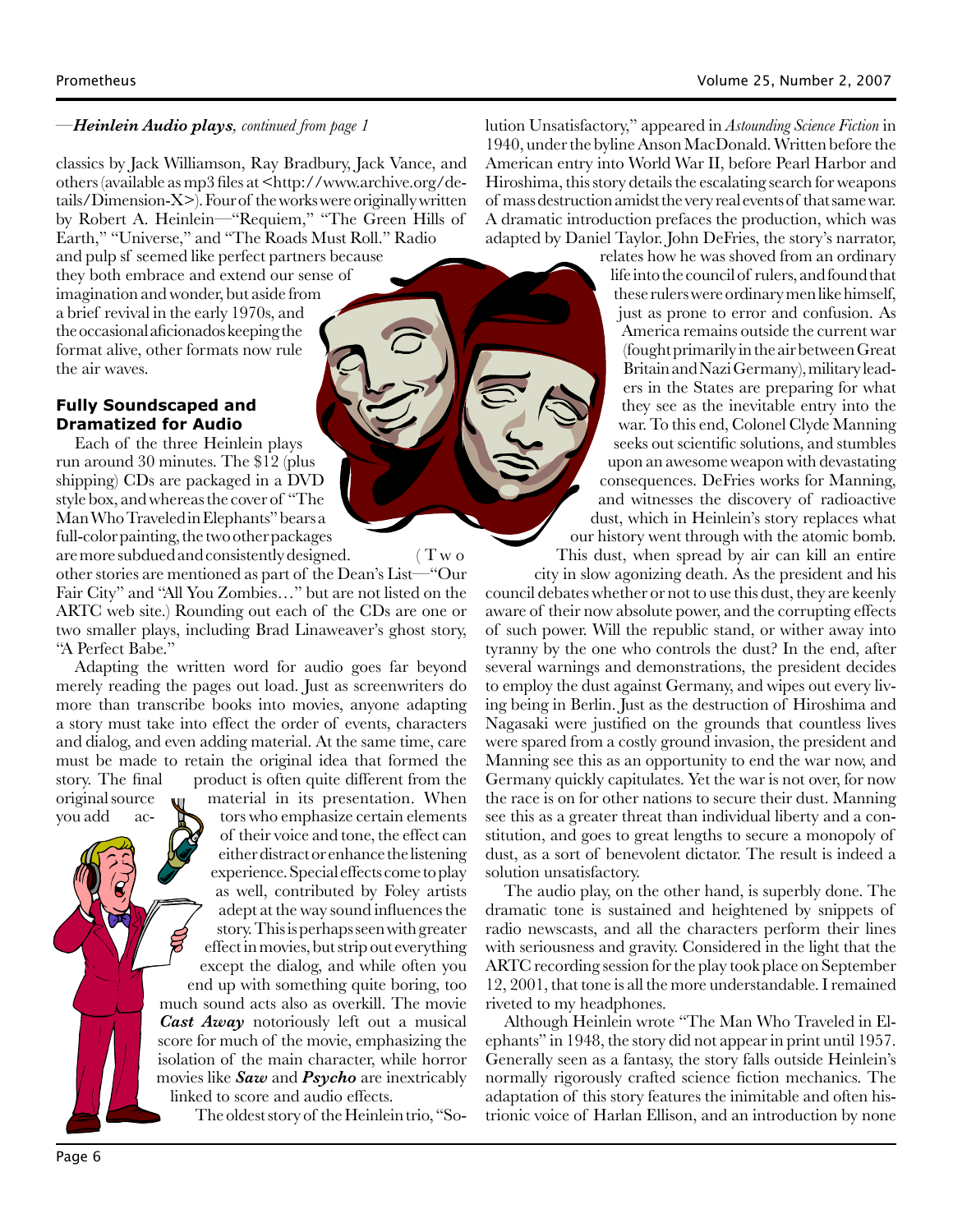#### *—Continued from previous page*

other than Ray Bradbury. It contains a full range of audio effects, from trumpeting elephants, crowds, to the ever-annoying circus organ music in the background. Adapted by Brad Linaweaver, whose own experience with carnies serves him well, centers around John Watts, who after retirement used to travel around the country with his wife, Martha. Under the guise of selling elephants, they visited fairs, expositions, and circuses, until Martha's death left him alone. Now, Watts rides on a final bus-ride to the greatest circus of them all.

Ellison, who appears as the ring master, at times channels Robin Williams, but also has the range of voice and talent to pitch a sale softly. As Watts and the listener slowly discovers the true destination, one can see why this story was one of Heinlein's favorites. The sense of humanity and enduring love in this story is such that it could bring a tear to the eye of even the most stoic listener.

Appearing firmly within RAH's Scribners juvenile period is the delightful tale of young Holly Jones, "The Menace from Earth." Much like William Alan Ritch who adapted the tale, this has long been one of my favorite Heinlein stories, all because of the protagonist. This 15 year old geeky girl resident of Luna City is forced to guide a gorgeous groundling from

Earth, and learns about life and love in the process. Holly Jones is all business. She's an aspiring space ship designer (working on the star ship *Prometheus*) with her partner, a slightly older boy, Jeff Hardesty. Holly finds herself guiding around a gorgeous groundling visiting the Moon, the actress Ariel Brentwood. Well-aware of physical shortcomings when compared to Ariel, little Holly struggles with the prospect of losing Jeff, unaware of her love for him, and blind to how much he cares for her.



The story rotates around Holly, and the play uses both an inner voice or narration as well as the standard dialog of a play. The actress doing Holly's voice switches between the two formats with ease, and you can sense the teenage rush of thoughts from the tone and word use. Her spoken voice is far calmer, like someone trying to appear more grown up, especially when dealing with someone like the sophisticated Ariel. The play is rife with engineering metaphors. Heinlein might have based the character on a fictionalized young Virginia Heinlein, his third wife, who was an engineer like himself. He certainly understood the language, and Holly's grasp of the terms and concept seems dizzying for someone her age, and makes her seem all the more vulnerable.

Aside from Holly and Ariel, there are only five or so additional voices: Jeff Hardesty himself, who comes across as

nerdy dork; Holly's high school friend Mary, who steps in now and then to push Holly into action; Holly's dad, a very typical father totally clueless about his teenage daughter's thoughts or feelings, but who grants her a great deal of leeway in her life. The pivotal scene in the Bats's Cave, where Lunarians fly through use of artificial wings, thick air, and low gravity, is handled quite nicely. The credits roll after the final chapter. Ritch's adaptation is masterfully executed and compelling; I enjoyed this version so much that I immediately wanted to seek out the original story and read it again.

Four smaller stories that appear on the CDs: Gerald W. Page's "The Assassins" and Daniel Taylor's "Grandma's Diary" on *Solution Unsatisfactory*, Brad Linaweaver's "A Real Babe"

on *The Man Who Traveled in Elephants*, and Ron N. Butler's "Rory Rammer – Space Marshall" on *The Menace from Earth*. Linaweaver's "A Real Babe," which originally appeared in Peter Straub's anthology, **Ghosts**, is hands down the best of the non-Heinlein tales. Featuring scream queen Brinke Stevens in a role almost written for her, as an intelligent actress who aspires beyond bimbo roles in low-budget movies (Stevens herself is a writer, producer, and director in addition to her countless movie roles), her sultry voice transcends the story and other characters.

#### **Must-Have Audio**

Individually, these three Heinlein audio plays represent new ways to understand Heinlein's stories. The writer who stares at the written word and must transform them into live, spoken voices probably must feel some trepidation at the task ahead. And yet, the transition in these plays seem seamless. No two stories are alike, from the serious ideas of "Solution Unsatisfactory," to the awkward

teenage angst of "The Menace from Earth," and lastly the joyful tale of love and life amid the circus like atmosphere of "The man Who Traveled in Elephants."

The work done by ARTC each year to maintain and extend old time radio shows the power of their passion. Their labor of love continues to yield strange and wondrous fruit such as these Heinlein adaptations, as well as other works. Their CDs are both great entertainment and an investment in our sf past. One can only hope that more of Heinlein's stories become available soon in the same format. No longer limited by tape or CD, digital players like the iPod allow people to listen to these plays while in the car, jogging, or relaxing at home. You no longer need to be huddled around cathedral radio sets to experience the sounds of sf.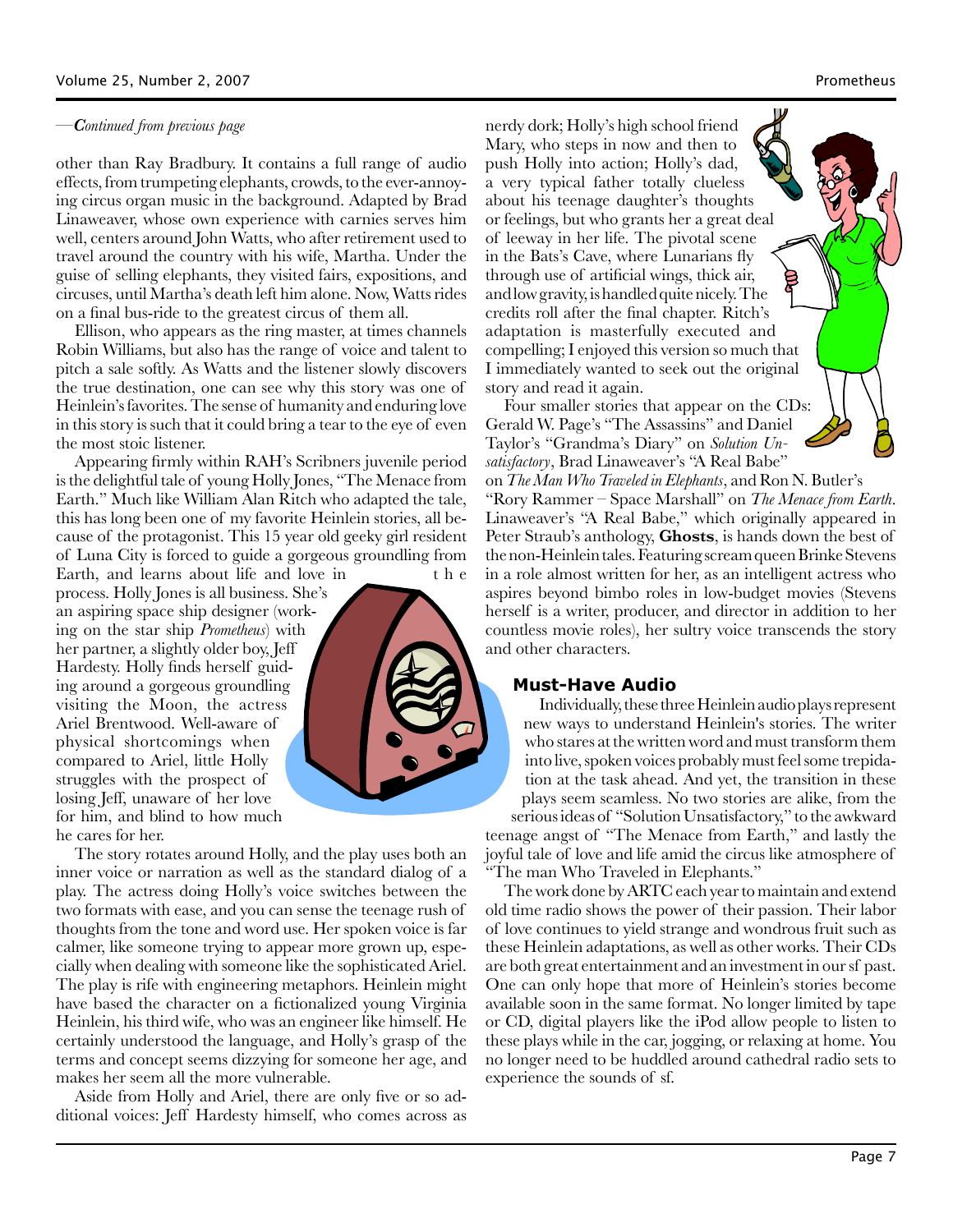#### *—Williamson review, continued from page 3*

pable machines. In 1980 Williamson returned to the universe of the humanoids with **The Humanoid Touch**.

It easy, perhaps to hold up the humanoids as mirrors to current liberals who simply have your best interest in mind when they wrap warm red tape around everything. The world is full of people unable to manage their own lives, but find

their calling in managing the lives of others; it's far simpler to look at something broken from the outside and believe you have the perfect way to fix everything. Even individualists sometimes feel that others would benefit if they read the same book, moved to the same city or state, acted the same way, would find enlightenment and reason as if they just flipped the right switch. Certain works (of fiction and non-fiction) manage to capture key essences of life, and within Williamson's pieces on the humanoids we detect just such essences. Just as people want to take care of others, and often go to extremes in their efforts, so the world is full of people who enjoy being taken care of, or feel the need for such care. Life remains a constant active battle against entropy. The existence of these two kinds of people drives a wedge into the lives of those willing to exist on their own terms.

 The setting of **The Humanoids** is a familiar sf trope: aeons hence, humanity scattered to the stars, forgot their origins, and

now find themselves embroiled in interplanetary wars. This is Earth's history repeated on a larger scale. Dr. Clay Forester, a scientist working in a top secret military installation on one such planet, is contacted by a strange band of wanderers. They each possess certain psionic powers, such as telepathy, and teleportation, and tell Forester that they are hunted by machines. These man-like and perfect machines already have infiltrated Forester's planet, and plan to announce themselves shortly. In a guise to end all wars and conflicts, they will assume the duties of protecting each person from harm. This requires certain concessions, innocuous at first, but as they tell Forester, these demands soon will result in the absolute loss of freedom for all humanity. Under their dictum—"To serve and obey, and guard men from harm," anything that could harm someone is prohibited. This includes certain professions or fields of study, including those that could cause angst or frustration, and especially those that pose physical risks. People who remain unhappy are given *Euphoride*, a drug that reduces people to the mental state of childhood.

 Frank Ironsmith, an affable mathematician working at the same complex as Forester, seems unperturbed by the humanoids. In contrast to the excitable and frazzled Forester, Ironsmith accepts the humanoids and faces none of the restrictions imposed upon other people. Forester finds his world shrinking in his one-man revolt against the humanoids, until the group that first told him about them manage to teleport him to a secure location. Here they begin a desperate plan to infiltrate the humanoid world of origin and reprogram them, amending their prime directive by adding these words: "But we the humanoids cannot serve or defend any man except at his own command, or restrain any man against his will, for

men must be free." In the end, not every works as planned, and the ending of **The Humanoids** comes across as a sort of depressing ambiguity. Similar endings rendered such books as George Orwell's **1984** and Yevgeny Zamiatin's **We** no less significant in the emotional impact of the protagonists' revolt. One might argue that a more pleasant ending would leave readers unsatisfied, or the book forgettable. I certainly think that the ending of the book, while somewhat surprising, caused the overall impression of it as a novel of ideas to stick in my mind to a greater degree than a simple, neatly packaged solution.

 For many years, Jack Williamson's novel, **The Humanoids**, sat unread in my library. The book has twice been nominated for the Hall of Fame award, each time failing to become a finalist. Williamson, who voted Libertarian in the 1990s, comes across in some comments and interviews as quite individualistic. Yet,

when I read my first Williamson novel, **The Silicon Dagger**, I could not finish the book. When I read his short story contribution in the recent Baen Books anthology, NAME (LFS Special Award winner in 2005), I thought it nearly the worst of the lot, especially stylistically. And yet, **The Humanoids**  remained strongly in my mind, as I vaguely knew the content and felt it to be an original idea. When I finally picked up the novel this year, I was surprised at how much I had missed because of my two bad experiences. The ideas behind **The Humanoids** are powerful ones of great interest to libertarians. How do we resist people (or machines) or will stop at nothing to ensure our well-being? However misguided such efforts, we see constant examples of this in our daily lives, from seat belt laws to dietary laws. Although I feel that "With Folded Hands" may be a more powerful and less pseudo-science tale than **The Humanoids**, the novel is a dense and well-written appeal for freedom, whatever the cost.

**Robert Anton Wilson, RIP January 18, 1932 — January 11, 2007**

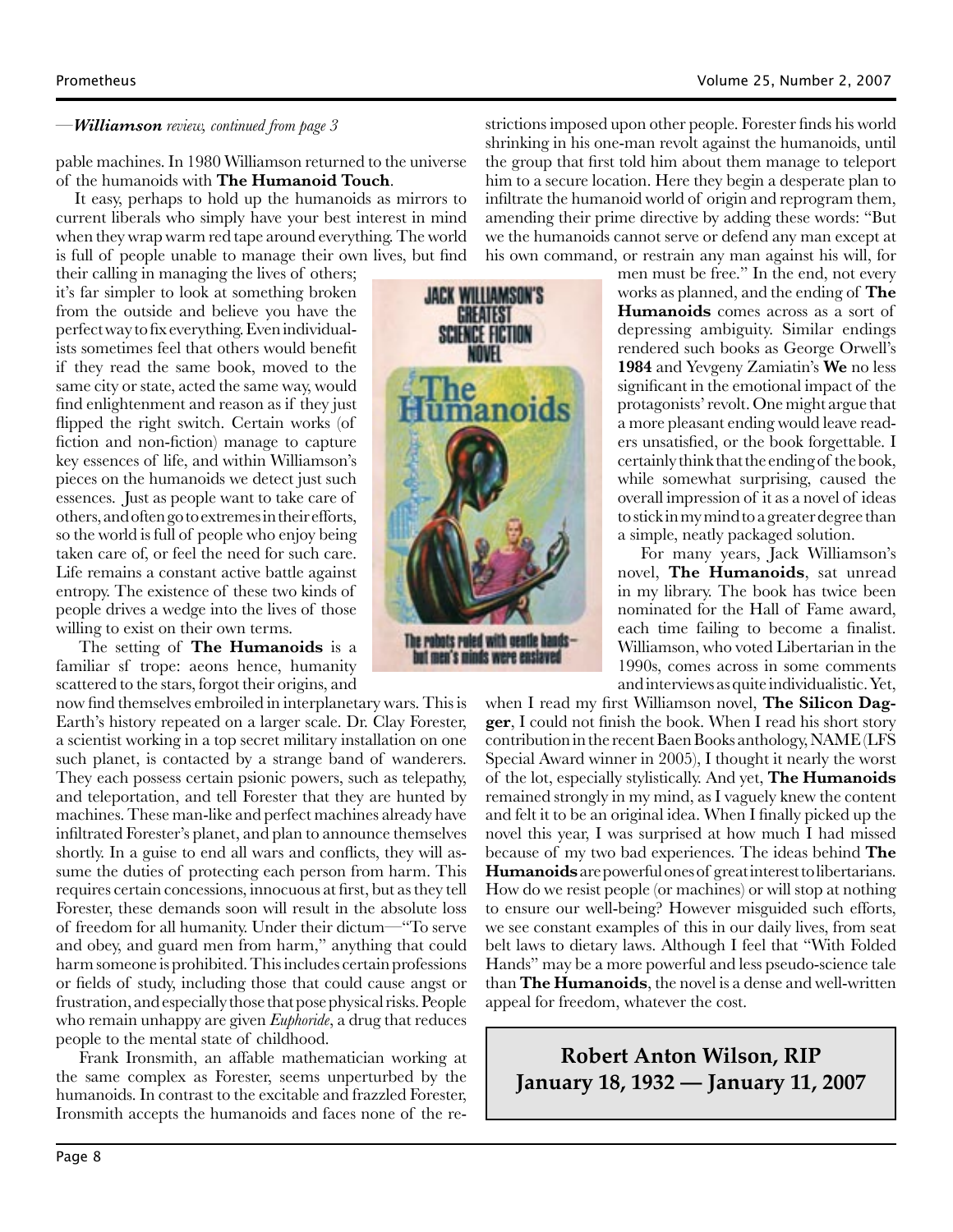#### **George W. Bush as President of the World** By Brad Linaweaver KoPubCo, 2006, \$12.95 *Reviewed by Anders Monsen*

To invert a famous quote, I come not to bury Brad Linaweaver but to praise him. Although still publishing fiction, Linaweaver's latest book is a collection of non-fiction, mostly political essays dealing with current events, especially the second half of current president George W. Bush, the Republican from Texas. With this slim volume of essays, Linaweaver joins the ranks of libertarian fiction writers who have published political essays (see for example, L. Neil Smith's **Lever Action**, and J. Neil Schulman's **Stopping Power** and **Self-Control**).

One of the manifold effects of 9/11 was the wedge that the subsequent American-led War on Terror had on the libertarian movement. Although trivial when compared to the loss of human life on that day and after, the rift sent libertarians into mainly two very distinct camps: pro- and anti-war. As someone who often spoke of "slipping in" libertarian ideas into his fiction, Linaweaver now has the opportunity to use both barrels. Although I was dismayed how quickly so many libertarians abandoned their principles and "went to war," I see Linaweaver's confession of the causes for his pro-war views and how these have changed over time as hopeful signs that liberty still remains strong in the minds of libertarian intelligentsia, despite the seduction of rallying around the flag.

Post-Nationalism contains four main essays, plus a few smaller items including a letter to Playboy about Pat Buchanan, a review of Michael Moore's Fahrenheit 9/11, and a revealing afterword about Linaweaver's political changes post-9/11. This afterword may be the key to understanding why Linaweaver published this book. He details how he and other fellow libertarian writers, such as J. Neil Schulman, Victor Koman, William Alan Ritch, Kent Hastings found themselves wrapped up in the American flag following 9/11 and the initial Bush response. Much like how Pearl Harbor crushed isolationism in 1941 and swept America into war and Japanese Americans into concentration camps, 9/11 brushed aside many libertarian opponents to state aggression. The libertarians who went to war, who now called themselves realists and pro-American, set aside the idealism of libertarian ideas to join the hunt for Bin Laden. Whereas some libertarian writers, notably L. Neil Smith, opposed the war from the start, suddenly these were in the minority.

Linaweaver's condemnation of "an administration melting down" admits that he saw it on the right track at the start. He applauded GWB's words and actions in the direct aftermath of 9/11, which were expressions of machismo straight out of Hollywood. Then, some time in 2005, things changed for Linaweaver. Perhaps, as the messy war in Iraq dragged on with no end in sight, he joined the ranks of former libertarian conservatives seduced by the gung-ho attitudes of the Bush administration who now have grown disillusioned. The stories appearing ever-more frequently about illegal wire-tapping, financial snooping, traveler profiling, and massive inter-department databases covering every aspect of American life all now emerging after years of activity has alarmed the pro-freedom individuals who once bought into the

*—Continued on page 12*

### **On Sitting Down to Read Sinclair Once Again Post-Nationalism—**

O knife-tongued Satire with bitter wit! Flense the rust of memory with thine hate Toward the chained mind. A palpable hit Scored against those who wield the sword of state, Lies within those fading pages. What fate Befalls us now, who in quiet rooms sit And fret upon the close and choking fit We let the tailors measure? How abate Their fervor now? Whilst we in silence gape With horror yet unlifted arms, freedom Falls, enduring daily a savage rape In small degrees. Ere all hope is undone, Rather ashes than dust! Thus we oppose Tyranny, through the red hawk's snarling prose.

*A. Monsen*

#### **2007 Prometheus Award Preliminary Nominees**

#### **Best Novel**

**Empire**, by Orson Scott Card (TOR) **Harald**, by David D. Friedman (Baen Books) **Variable Star**, by Robert A. Heinlein & Spider Robinson (TOR) **Engaging the Enemy**, by Elizabeth Moon (Ballantine Books) **The Ghost Brigades**, by John Scalzi (TOR) **The Clan Corporate**, by Charles Stross (TOR) **Red Lightning**, by John Varley (Ace Books) **Rainbows End**, by Vernor Vinge (TOR)

*Please send any remaining nominations to Chair Michael Grossberg (at mikegrossb@aol.com or call 614-236-5040).*

#### **Hall of Fame**

**Ensign Flandry**, (1966) by Poul Anderson **A Clockwork Orange**, (1963) by Anthony Burgess **Time Will Run Back**, (1966) by Henry Hazlitt **Courtship Rite**, (1982) by Donald Kingsbury "As Easy as A.B.C.," (1912) by Rudyard Kipling **That Hideous Strength**, (1946) by C.S. Lewis **It Can't Happen Here**, (1936) by Sinclair Lewis **Circus World**, (1980) by Barry Longyear **The Girl Who Owned a City**, (1977) by O.T. Nelson **Animal Farm**, (1945) by George Orwell **A Mirror for Observers**, (1954) by Edgar Pangborn *2112*, (1976) by Rush **A Time of Changes**, (1971) by Robert Silverberg The Lord of the Rings trilogy, (1954) by J.R.R. Tolkien **Emphyrio**, a 1970 novel by Jack Vance "True Names," (1981) by Vernor Vinge **The Humanoids**, (1949) by Jack Williamson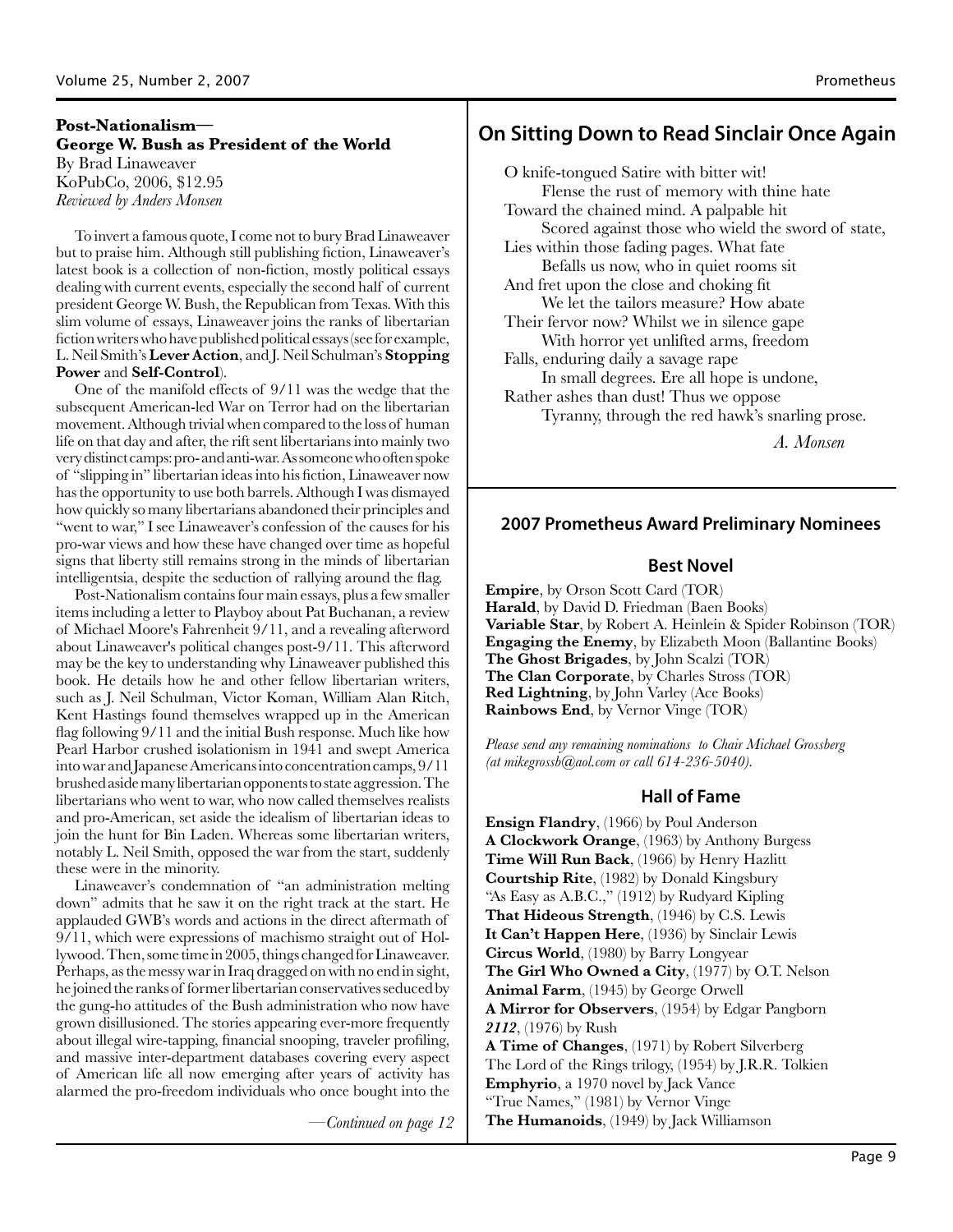

*Chuck Hammill, longtime libertarian, throws a Frefan party at WorldCon with Brad Linaweaver and greets science fiction legend Forrest J Ackerman.*



*Forrest J Ackerman, honored by having the Big Heart Award named for him, poses with Lydia van Vogt and Brad Linaweaver at Brad's WorldCon party promoting the release of his audio adaptation of* The Weapons Shop*.*



*Forry with Martina Pilcerova (Slovakian artist currently creating book covers for the Victor Koman's Captain Anger series).*



*Forry meets* **Battlestar Galactica** *star and author Richard Hatch, introduced by his co-author Brad Linaweaver.*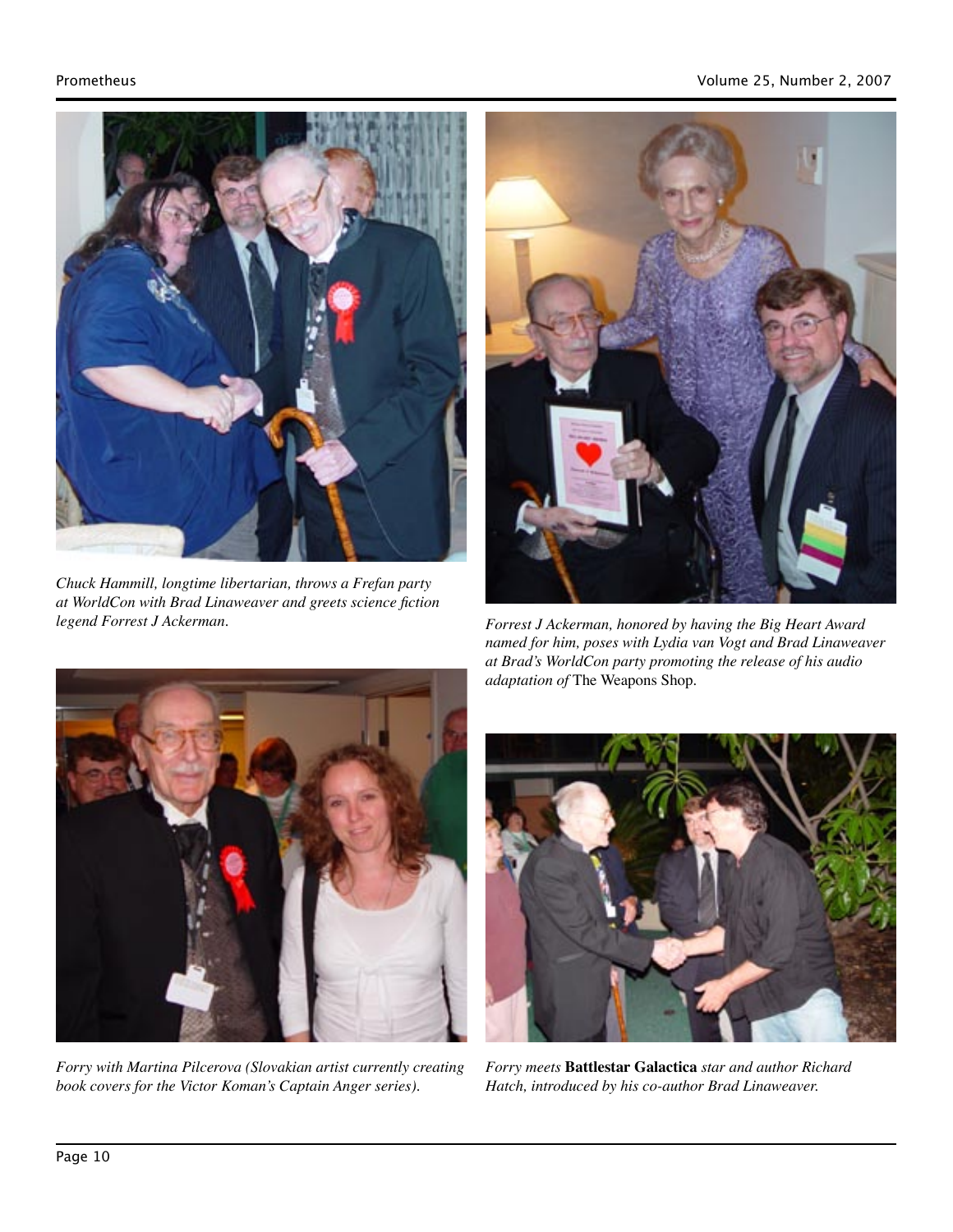# **ETTERS**

#### Dear Anders,

 I read Fred's report on WorldCon and I was surprised that even though he showed up one evening at Brad and Chuck's two-night FreFan party no word of it appeared in the report. For the record, everything promised in the party flyer actually happened (how rare is that in the libertarian world)!

 Lydia van Vogt charmed everyone at the party with her grace and warmth as guest of honor to hear the premiere of the Atlanta Radio Theatre Company's presentation of Brad Linaweaver's adaptation of A. E. van Vogt's **The Weapons Shop**. More Prometheus Award winners and Hall of Famers were in that one room than anywhere else at the con! Brad Linaweaver was there, of course, as host. Neil Schulman made an appearance and showed a portion of his film *Lady Magdelene's*. I was there, too (I won a couple of Prometheus awards, I recall). Other authors, such as John deChancie, Forrest J Ackerman, Brad's **Anarquia** co-author Kent Hastings, and *Battlestar Galactica* star and author Richard Hatch were all in attendance. Libertarian scholar Dr. Sharon Presley dropped by to raise a glass in SEK3's honor. Lovely libertarian filmmaker Bretigne Shaffer made an appearance, and



the beautiful and talented SF cover artist Martina Pilcerova (currently working on a new cover for **Captain Anger #1**) came all the way from the Slovak Republic to hang with us! The Van Cleves dropped in, too. Many more showed up than I can remember (I served as bartender for others and most especially myself).

 The event also introduced the first edition of Brad's New Isolationist Broadside ripping the Neo-Cons a new one—**Post-Nationalism, George W. Bush as President of the World,** courtesy of KoPubCo.com.

 As if all of the above weren't enough, the party served not only as an opportunity to continue the 30-year tradition established by Samuel Edward Konkin III of a libertarian fannish party at WorldCon, but to announce the publication of the 25th anniversary edition of his seminal work **New Libertarian Manifesto**.

Victor Koman KoPubCo

[Editor: *Thanks to the lens of Victor Koman we are able to bring a few images of the WorldCon Frefan party to the readers of* Prometheus*, as well as the original flyer that heralded this event. We certainly hope to see reports of this annual event from future WorldCons, and invite any attendee to send in a con report. I attended a few of Sam Konkin's parties in the past, with the vivid memories of lugging crates of bheer through the hills of El Paso at a WesterCon for a Konkin frefan party some years ago. The parties were always well-attended; photos appeared the next day in the Daily Frefanzine that Konkin edited.*]

Fred,

Wanted to say thanks for the receipt of your Fall newsletter —and a very pleasant surprise to see a review of **Kickback** in the issue. I'm pleased to say I've had several great reviews of that book of mine, but this comics business being what it is, I've had all kinds of trouble getting it in stores. If retailers miss that one solicitation in *Previews* that heralds it's publication three months ahead of time, because the ad isn't quite big enough or they miss the page or they're tearing their hair out over **Civil War** or some other meaningless thing they have to get in stock for their core customers, well, it just ceases to exist for them—and that's the situation that **Kickback**'s found itself in, despite it's quality and provenance. I'm currently entirely engaged in making up for that shortfall of knowledge by my own efforts, and getting the surprise of seeing that review in your newsletter is the sort of thing that makes those efforts very much easier to bear.

Very best, David Lloyd